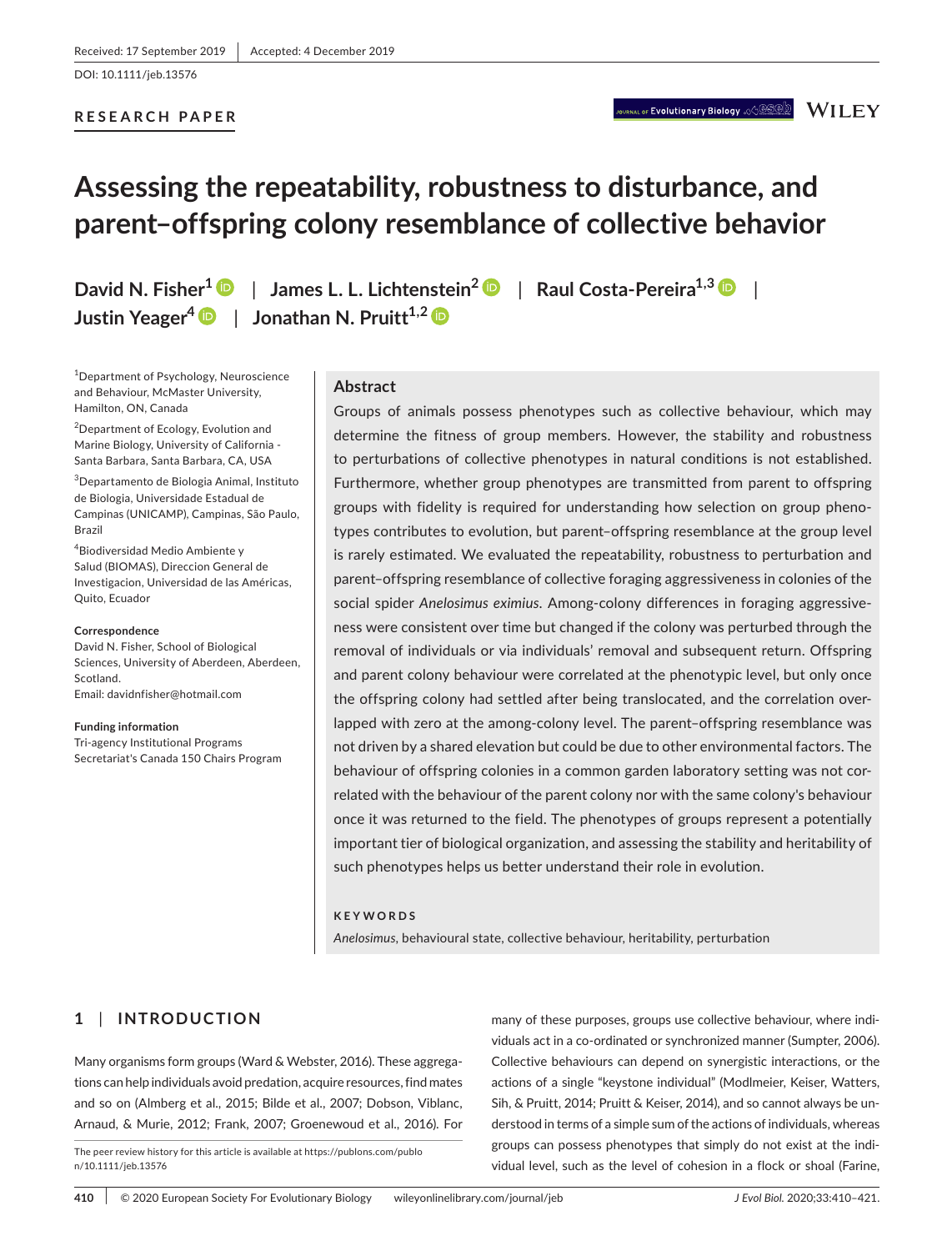Individual traits can range from being highly consistent within an individual to highly variable (Bell, Hankison, & Laskowski, 2009). An individual might retain its behaviour in spite of a disturbance, or it might find its behaviour changed as a result of a disturbance (Sih, Ferrari, & Harris, 2011; Tuomainen & Candolin, 2010). The same could be true of group phenotypes; the collective behaviour of groups may resist disturbances, or it may be altered by them (Flack, Girvan, Waal, & Krakauer, 2006; Flack, Krakauer, & Waal, 2005; Formica, Wood, Cook, & Brodie, 2016; Kubitza, Suhonen, & Vuorisalo, 2015; Smith et al., 2013). For instance, collective behaviours might be "self-organized," where individuals re-create the same group behaviour after disturbances by following the same set of interaction patterns that created the initial group behaviour (Bonabeau, Theraulaz, Deneubourg, Aron, & Camazine, 1997; Fisher & Pruitt, 2019; Fisher, West, Lomeli, Woodard, & Purcell, 2019). In contrast, groups might change their behaviour following disturbances, if they are shunted into different "states" following a disturbance (Doering, Scharf, Moeller, & Pruitt, 2018; Flack et al., 2006, 2005; Pruitt et al., 2018), or engage in nonlinear interactions that give divergent trajectories, and so different group phenotypes, from a similar set of starting conditions (Cole, 1994; Fisher, Brachmann, & Burant, 2018; Honegger & de Bivort, 2018; May & Oster, 1976). However, the robustness of group phenotypes to disturbances is not well documented (but see: Flack et al., 2005, 2006; Formica et al., 2016; Kubitza et al., 2015; Smith et al., 2013).

If group phenotypes are resistant to disturbances and stable over time, then they can influence the survival and reproductive success of individuals within those groups (Keiser & Pruitt, 2014; Pruitt & Goodnight, 2014; Pruitt, Goodnight, & Riechert, 2017; Pruitt, McEwen, Cassidy, Najm, & Pinter-Wollman, 2019; Wray, Mattila, & Seeley, 2011). Stability in group phenotypes is important because it determines the degree to which they can be subject to natural selection (in a population of groups, if all group phenotypes vary widely these phenotypes cannot be associated with relative fitness). One of the most extreme forms of group



**FIGURE 1** Maps showing the location of each of the *Anelosimus exemius* colonies in the study, with the elevation of the colony indicated by the colour (red = high elevation, blue = low elevation). In the right map, the towns of Tena and Archidona are indicated with white points

disturbance is group fission, whereby a subset of group members disperse or bud off to form a smaller, "offspring" group (Aviles, 1986; Vollrath, 1982). The collective behaviour of these offspring groups can be similar to that of their parent group and so exhibit a crude kind of collective or group-level heritability (Bienefeld & Pirchner, 1990; Pruitt et al., 2017, 2019). However, unlike individual-level traits (Houle, 1992), the heritability of group-level traits is not widely documented. This therefore makes it hard to judge how, if at all, group-level selection can contribute to evolution and adaptation (Gardner & Grafen, 2009; Queller & Strassmann, 2009; Wilson, 1997a; 1997b).

We therefore had two questions surrounding collective behaviour. First, is collective behaviour robust to disturbance? Second, is collective behaviour transmitted from parent group to offspring group in staged fission events? If both of these are true, then we might expect group phenotypes such as collective behaviours to play a more important role in evolution than is currently thought. We investigated these questions in a Neotropical social spider, *Anelosimus eximius* (Araneae: Theridiidae). *A. eximius* is classified as "nonterritorial permanent social" (Avilés, 1997), where individuals (sometimes numbering into the 10,000 s; Avilés, 1997) from overlapping generations live together in the same web structure and co-operate in web-building, prey capture and alloparental care (Avilés & Guevara, 2017; Avilés & Harwood, 2012; Avilés & Tufiño, 1998; Ebert, 1998; Pruitt & Avilés, 2017; Vollrath, 1986). This allows them to feed on larger prey than would be expected of a spider of their body size and to endure environments where related species with lower levels of sociality cannot (Avilés & Guevara, 2017; Fernandez-Fournier, Guevara, Hoffman, & Avilés, 2018; Guevara & Avilés, 2015). Once prey contacts the web, social spiders collectively rush to immobilize it. How quickly the colony responds to a potential prey item can be an important determinant of colony success, and so, this is the collective behaviour that we focus on here (hereafter "foraging aggressiveness"; Lichtenstein et al., 2019).

# **2** | **MATERIALS AND METHODS**

# **2.1** | **Data collection**

Our study took place in June and July 2019, near Tena, Ecuador (Figure 1), under the Ecuadorian Ministry of the Environment permit no. 014-2019-IC-FLO-DNB/MA. We located colonies of *A. eximius* on roadsides, where they are relatively conspicuous on hedgerows, fences and in trees. Their webs are composed of a "basket" at the base, with a sheet and tangle capture web above (Yip, Powers, & Avilés, 2008). Once we found colonies, we marked their location and recorded GPS co-ordinates to allow us to relocate them. We then recorded their elevation and measured the height, width and depth of the basket. We found 45 colonies that were suitable for our study at elevations between 398 and 1,146 m (see Table S1 for the elevation and volume of each colony), being within reach of an observer and located within a morning's drive of our laboratory. We tested these 45 colonies' foraging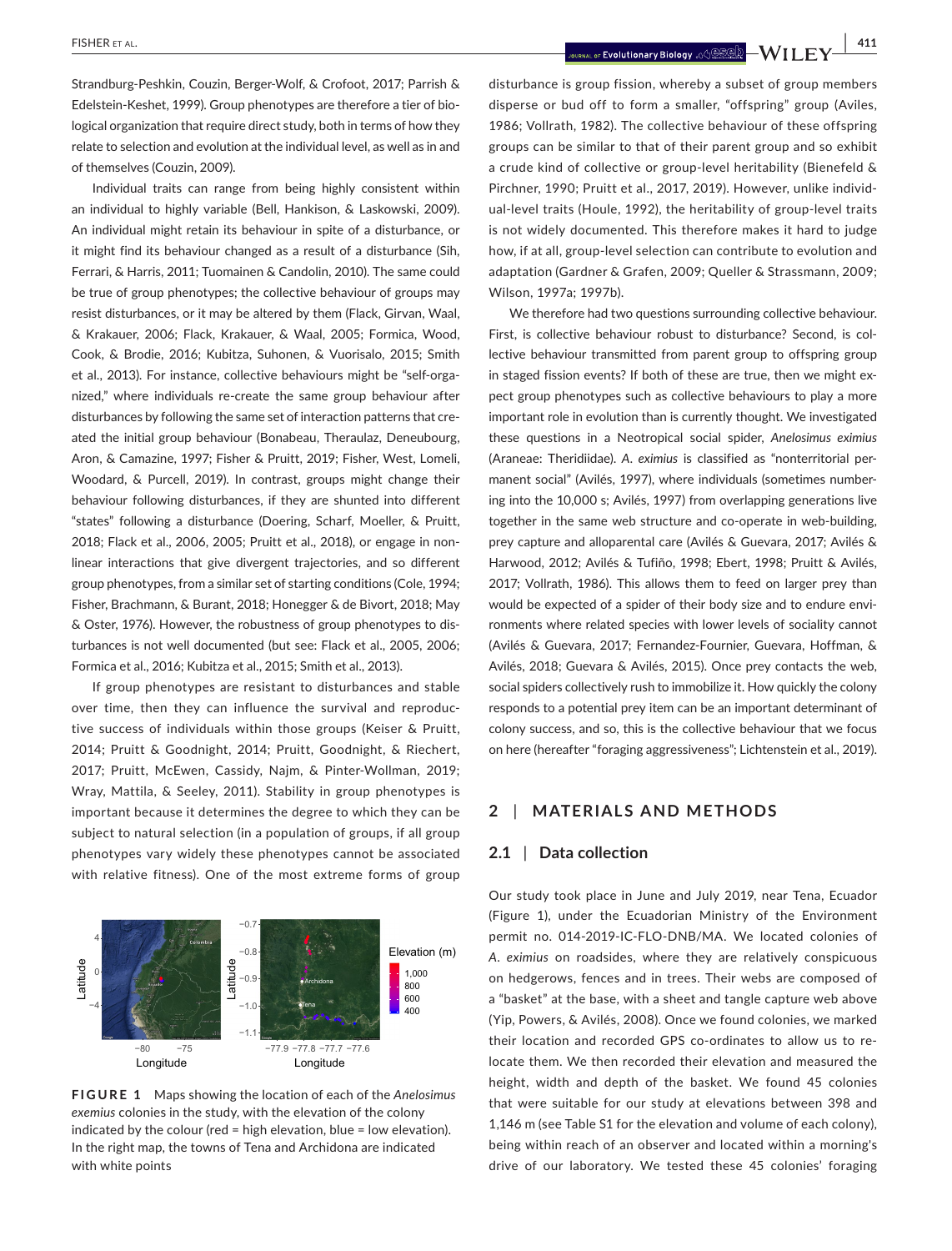**412 WII.F.Y** Journal of Evolutionary Biology . 49 BPD

aggressiveness three times over 6 days (every other day). Our test for foraging aggressiveness was the colony's speed to attack a vibrating stimulus (Lichtenstein et al., 2019). We stimulated colonies to attack by touching a piece of wire fixed to a modified handheld vibratory device (8" Vibrating Jelly Dong, Top Cat Toys) to a small piece of leaf placed in the web. The leaf was always placed on the edge of the basket of the web, and we waited at least 60 s from the placement of the leaf before introducing the vibrations. The vibrations running through the leaf simulate a prey item caught in the web; assays similar to this are often used to estimate foraging aggressiveness in social (e.g. Grinsted, Pruitt, Settepani, & Bilde, 2013; Lichtenstein et al., 2019) and solitary (Dirienzo & Montiglio, 2016; Montiglio & DiRienzo, 2016) spiders. We timed the number of seconds from the start of the vibrations until a spider touched the leaf. Although the attack of a single spider was sufficient for us to halt the trial, we still consider the assay a measure of colony behaviour as typically multiple individuals (mean = 4.28, *SD* = 5.63) approached the stimulus, and more individuals approached when colonies attacked more quickly (*r* = −.417, *p* < .001). If the colony did not respond within 10 min, the score was set at 600 (2.3% of all trials). The latency to attack the stimulus has previously been shown to be a repeatable trait among-colonies over 4 days (*r* = .26) and, at high elevations, influences colony survival over a 11-month period (Lichtenstein et al., 2019), indicating it captures relatively stable aspects of colony collective behaviour. We typically carried out trials in the morning, but never before 9:00 and never after 17:00 (mean time = 11:37, min = 9:05, max = 16:45). These times correspond to when *A. eximius* individuals are typically not outside of retreats engaged in web-building and maintenance (the "active period"; Ebert, 1998; Pasquet & Krafft, 1992), and so, our assay should not conflate a quick response to prey due to many spiders being engaged web-building activity with a quick response due to high foraging aggressiveness.

After these three baseline collective aggressiveness tests, we assigned each colony randomly to one of three treatments. Fifteen colonies were "removal," 15 "procedural control" and 15 "control." For the removal and procedural control colonies, we returned three days after the 3rd behavioural test and removed a subset of spiders from each colony, placed them in sealed plastic boxes (190 × 190 × 90 mm) with sticks to support web-building and transported them back to our laboratory. Colonies of *A. eximius* at different elevations differ in their foraging aggression (Lichtenstein et al., 2019), so while moving our high elevation colonies (some over 1,000 m) to the laboratory (elevation = 432 m) represented a larger change in the environment for them than the lower elevation colonies, it was necessary to provide a common garden within which to assay foraging aggression. Individuals were collected either by gently shaking the web and caching spiders that dropped or by scooping a small bit of webbing into a large plastic box. We aimed to remove an approximately equal proportion of spiders from each colony, but since we did not have counts of the number of spiders in each colony, we judged this by colony volume, and so removed few spiders from small colonies, and more spiders from larger colonies. We could not identify the specific

instar of each individual removed, but instead counted the number of individuals that were large (>2 mm in body length), medium sized (<2 and >1 mm in body length) or small (<1 mm in body length), with size being estimated by eye (counts of spiders in each size class given in Table S1). We endeavoured not to destroy any vegetation the web was built on, in order to preserve the web's structure. Control colonies were left undisturbed.

Each subset of spiders that we collected was left undisturbed to acclimatize to captivity in their box for 2 days. Boxes had four airholes to provide oxygen, and spiders were provided a moist piece of paper on the 4th day of their captivity for hydration; they were not fed. We then tested the foraging aggressiveness of each of the 30 captive colonies three times over six days (every other day; the 1st laboratory test beginning five days after the last predisturbance test). We typically carried out trials in the morning, but never before 9:00 and never after 12:10 (mean time = 10:20, min = 9:10, max = 12:07). We modified the assay slightly to account for the new setting: we reduced the power of the vibrations to avoid over-amplification in the small box, and the wire was touched directly to the web rather than to a small leaf. These laboratory assays were used to assess the resemblance of parent and offspring colonies in a common garden environment. Although we might expect behaviour in the laboratory to differ substantially from that in the field due to the lack of all natural cues (but see: Boon, Réale, & Boutin, 2008; Fisher, James, Rodriguez-Munoz, & Tregenza, 2015; Herborn et al., 2010; Yuen, Pillay, Heinrichs, Schoepf, & Schradin, 2016), we might still expect the ranking of colonies in terms of their foraging aggression to be similar in both the laboratory and in the field. In this case, a positive correlation would be expected.

Following their 3rd test (on the same day), the spiders from procedural control colonies were placed directly back into their source (parental) colony. The colonies in this treatment group therefore lost no spiders but experienced the physical disturbance of the sampling event. Spiders from the removal treatment were placed in vegetation similar to what the parent colony had built its web on, but 5–10 m away from the parent colony. This was designed to mimic the fission of a colony and the foundation of a new colony by a subset of individuals (sociotomy), which occurs naturally in *A. eximius* as colonies grow in size (Avilés, 1997; Venticinque, Fowler, & Silva, 1993; Vollrath, 1982). These "bud colonies" were used to assess the heritability of colony behaviours when in the same environment as their parent colony. At this point, we discovered that eight of the parent colonies had been destroyed by workers clearing roadsides. Two of these colonies were in the procedural control group, but we could not return the previously removed spiders to a now destroyed colony, so we placed these spiders into vegetation 5–10 m away as bud colonies.

Two days after returning them to the wild, we tested the collective aggressiveness of each surviving parent colony (*n* = 37) and each bud colony three times over six days (every other day) using the same method as before. We typically carried out trials in the morning, but never before 9:00 and never after 13:05 (mean time = 10:35, min = 9:09, max = 13:02). In three instances, the bud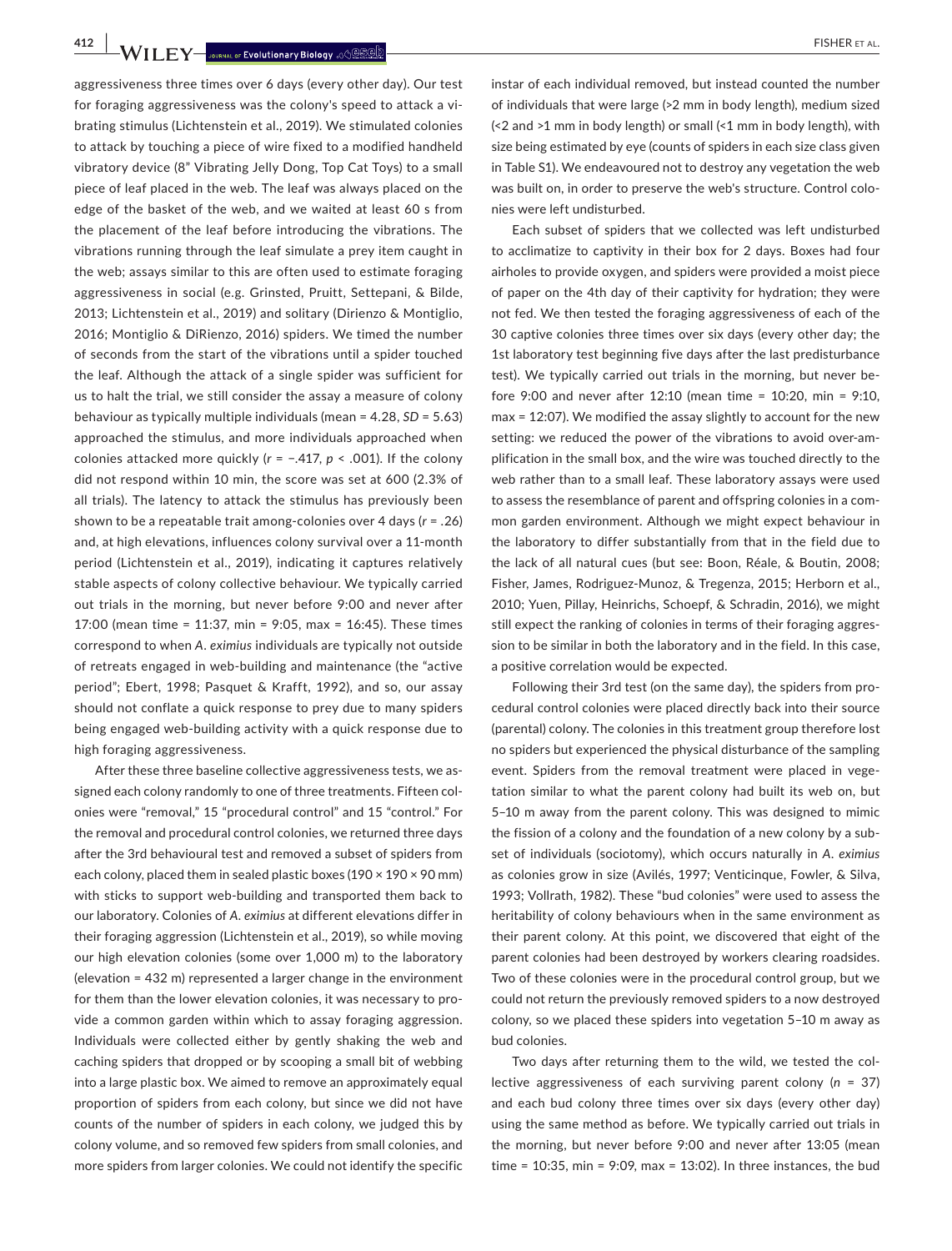**|** FISHER et al. **413**

colony was completely abandoned, leaving 14 bud colonies (including the additional two colonies that were originally part of the procedural control group) to assay for foraging aggressiveness. To evaluate the robustness of *A. eximius* colonies to disturbance, we tested for a correlation between parent colonies' predisturbance and post-disturbance behaviours. We evaluated transmission of aggressiveness from parent to offspring group by testing for a correlation between the predisturbance behaviour of parent colonies and the behaviour of bud colonies in a common garden setting (the laboratory) and a natural setting (the bud colony behaviours). During the three tests of the bud colony foraging aggressiveness, we observed the bud colonies frequently changing position and orientation in the vegetation. We thought it was likely that there was an initial "settling" phase after returning the bud colonies to the wild from captivity. Therefore, starting eight days after their 3rd test, we tested each bud colony another three times over six days (every other day). As before, we typically did this in the morning, but never before 9:10 and never after 12:45 (mean = 10:18, min = 9:12, max = 12:42). This procedure was meant to capture bud colony behaviour following a settlement period ("settled bud behaviour," the initial three tests hereafter being referred to as "initial bud behaviour"). A schematic outlining the sampling regime for the study is shown in Figure 2.

#### **2.2** | **Data analysis**

To assess the stability of colony behaviour over time in face of the disturbance, we initially estimated the phenotypic correlation (Pearson's correlations in all cases) between the log of predisturbance foraging aggressiveness and the log of post-disturbance foraging aggressiveness, with a colony's first measure predisturbance paired with its first measured post-disturbance, and so on. However, this does not estimate the among-colony correlation between predisturbance and post-disturbance behaviours; instead,



**FIGURE 2** A schematic demonstrating our study design. In the predisturbance phase, 45 colonies were tested three times over 6 days for foraging aggressiveness. For two-thirds of these colonies (in the "removal" and "procedural control" groups), spiders were then removed to the laboratory, where they were tested three times over 6 days for foraging aggressiveness. Following this, spiders in the procedural control groups were returned to their original colony, whereas spiders in the removal groups were placed near the original colony as "bud colonies." We then tested all original colonies and all bud colonies three times over 6 days. Following this, we tested each bud colony another three times over 6 days to measure "settled" behaviour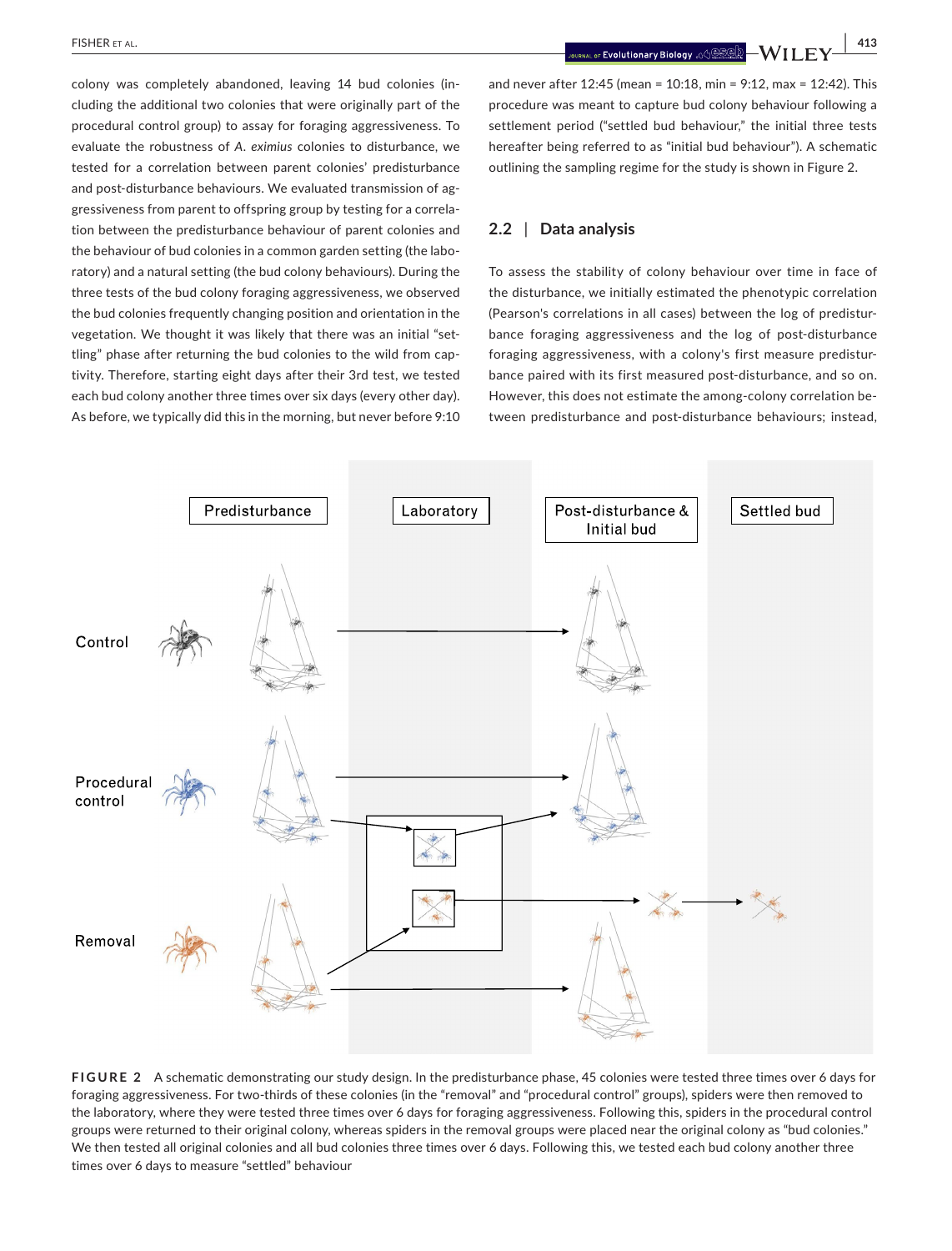**414 WII.F.Y** Journal of Evolutionary Biology . 49 BPD

it conflates within- and among-subject variation (analogous to the "individual gambit"; Brommer, 2013; Dingemanse & Dochtermann, 2013). To directly estimate the among-colony correlation between predisturbance and post-disturbance foraging aggressiveness, we built multivariate models in the R package MCMCglmm (Hadfield, 2010) with the logs of predisturbance foraging aggressiveness and post-disturbance foraging aggressiveness as response variables. We entered "NA" for the post-disturbance trials for colonies that had been destroyed. This allowed us to include their scores for the predisturbance trials in the model, which should improve the estimate of the among-colony variance in predisturbance foraging aggressiveness. We estimated the among-colony variances and covariance between predisturbance and post-disturbance foraging aggressiveness, the among-date variances for these traits (but no covariance as the two behaviours were never tested on the same day) and the residual variances for each behaviour (but no covariance as the two behaviours were never measured at the same time). We included the log of colony basket volume (height\*depth\*width, mean = 206,977 cm $^3$ , range = 1,008 to 2,025,600 cm $^3$ ), mean centred and scaled to a variance of one, and the trial number (1–3), mean centred, as fixed effects for each behaviour. This was done in case colony foraging aggressiveness covaried with size (Pruitt, Iturralde, Avilés, & Riechert, 2011; Yip et al., 2008) and in case the colonies changed their behaviour over time.

To test whether the disturbed colonies changed their behaviour more than the control colonies, we estimated the raw phenotypic correlations for each of the three treatment groups. We then we fitted the multivariate model described above to each of the three treatment groups separately and compared the magnitude and distributions of the among-colony correlations. If the control group had a stronger correlation between predisturbance and post-disturbance foraging aggressiveness than the removal or the procedural control groups, we could conclude that the disturbance disrupted colony collective behaviour.

To assess the resemblance of collective behaviour between parent and offspring colonies, we first estimated the phenotypic correlations between log-transformed predisturbance foraging aggressiveness, log-transformed laboratory foraging aggressiveness and log-transformed bud colony foraging aggressiveness, associating the first predisturbance trial, the first laboratory trial and the first bud trial and so on. However, phenotypic correlations such as those based on only a single measure of parents and offspring (e.g. Pruitt et al., 2017) or those based on averages of parent and offspring colony traits (e.g. Pruitt et al., 2019) conflate amongand within-subject covariance, when only the former is relevant for assessing whether more aggressive parent colonies have more aggressive offspring colonies (Brommer, 2013; Dingemanse & Dochtermann, 2013; see also Niemela & Dingemanse, 2018 for a discussion of the issues with using a single measure of behaviour to estimate covariances). To estimate the among-colony correlation, we built multivariate models in MCMCglmm, with the logs of predisturbance foraging aggressiveness, laboratory foraging aggressiveness and bud foraging aggressiveness as response

variables. We estimated the among-colony variances and covariance between these three traits. This is analogous to a parent–offspring regression, which overestimates heritability compared to estimates from an "animal model" (Kruuk, 2004). We did not have a colony-level pedigree nor could we calculate the relatedness among colonies by some other means. Therefore, the parent–offspring covariance we estimate here should be taken as an upper limit for half the additive genetic variance in the trait.

We also estimated among-date variances for each behaviour (but no covariance as the behaviours were never tested on the same day) and the residual variance for each behaviour (but no covariance as the behaviours were never measured at the same time). We included the log of colony volume as a fixed effect for predisturbance behaviour, and the number of adults removed from the colony and so tested in both the laboratory and as a bud colony (summing large and medium spiders, so any greater than 1 mm in body length; mean =  $44.3$ , range =  $4-124$ ) as fixed effects for laboratory and bud behaviour. This was done in case colony size impacted foraging aggressiveness. These fixed effects were scaled to a mean of zero and a variance of one. We also include trial number (1–3) as a fixed effect, mean centred, in case the colonies changed their behaviour over time.

We estimated the raw phenotypic correlations once with the 1st-3rd tests on the bud colonies (initial bud behaviour) and once with the 4th-6th tests (settled bud behaviour). We also re-fitted the multivariate model using the 4th-6th tests instead of the 1st-3rd tests. If collective behaviour was inherited from parent colony to offspring colony, we expected a positive among-colony correlation between the predisturbance and bud behaviours. If behaviour in the laboratory reflects behaviour in the field, then there would also be a positive among-colony correlation between the predisturbance and laboratory foraging aggressiveness. Further, if the 4th-6th tests on the bud colonies reflect settled behaviour, we expected the among-colony correlation between predisturbance foraging aggressiveness and the settled bud foraging aggressiveness to be stronger than the correlation between predisturbance foraging aggressiveness and the initial bud foraging aggressiveness.

For all multivariate models, we used a Gaussian error structure for each response variable, 550,000 iterations, a burn in of 50,000 and a thinning interval of 100. Priors were set to be flat and relatively uninformative, with 70% of the phenotypic variance for the logged values of each trait placed on the residual variance, 20% on the among-colony variance and 10% on the among-date variance (following: Brommer, 2017). All statistics were performed in the R software (R Development Core Team, 2016).

# **3** | **RESULTS**

#### **3.1** | **Robustness to disturbance**

In the predisturbance trials across all treatments, the majority of colonies responded to the stimulus and attacked (131/135 trials, 97%)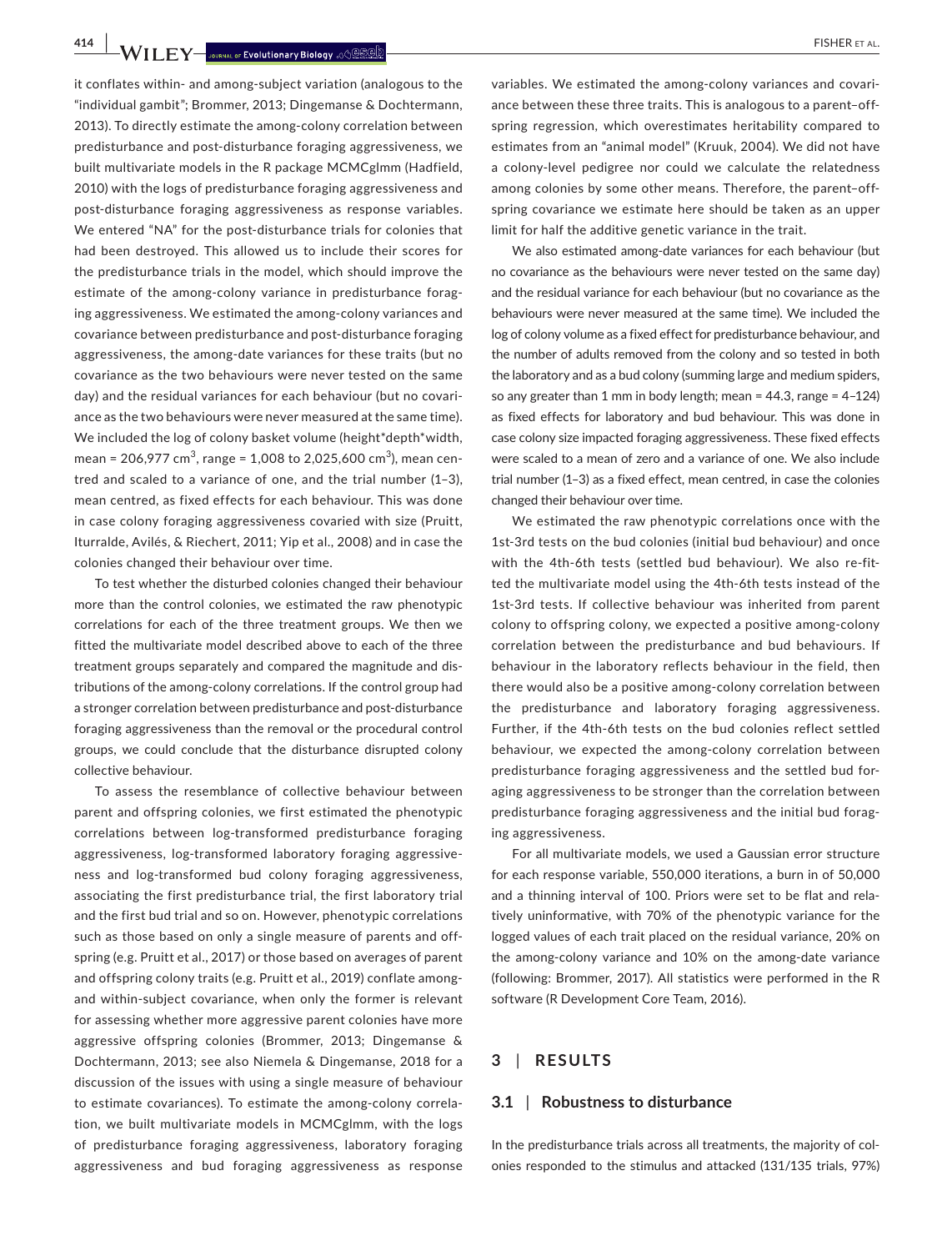

Log of predisturbance latency to attack Log of predisturbance latency to attack

Log of predisturbance latency to attack

**FIGURE 3** The relationship between the logs of predisturbance and post-disturbance foraging aggressiveness in the three treatment groups ((a) control, (b) procedural control, (c) removal). Solid lines show the phenotypic correlations, whereas dashed lines show the estimated among-colony correlations from the multivariate model



**FIGURE 4** The relationship between (a) predisturbance foraging aggressiveness and laboratory foraging aggressiveness; (b) predisturbance foraging aggressiveness and initial bud foraging aggressiveness; and (c) laboratory foraging aggressiveness and initial bud foraging aggressiveness. Point colours indicate different colonies. Solid lines show the phenotypic correlations, whereas the dashed lines show the estimated among-colony correlations from the multivariate model

with the mean attack speed being 54.98 s. Predisturbance foraging aggressiveness showed consistent differences among colonies, (repeatability [*r*] of logged values = 0.152, credible intervals [CIs] = 0.60 to 0.348). The majority of colonies attacked in the post-disturbance trials (109/111 trials, 98%), with a mean attack speed of 25.41 s. Postdisturbance foraging aggressiveness was also consistently different among-colonies (*r* = .376, CIs = 0.158–0.555). We therefore conclude that each colony is in a relatively stable behavioural "state" of a particular level of foraging aggressiveness during the 6 days we measured them. The phenotypic correlation between predisturbance and post-disturbance foraging aggressiveness was significant and positive

(*r* = .217, *t* = 2.321, *df* = 109, *p* = .022). At the among-colony level, predisturbance foraging aggressiveness positively covaried with postdisturbance foraging aggressiveness, although the 95% CIs of the among-colony covariance overlapped zero (covariance mode = 0.167, CIs = −0.103 to 0.598, correlation mode = 0.547, CIs = −0.124 to 0.850). Full model results are provided in the supplementary materials (Table S2). These findings suggest that colony collective behaviour is stable over time.

The phenotypic correlation between predisturbance and post-disturbance foraging aggressiveness in the control group was quite strong and positive (Figure 3a, *r* = .482, *t* = 3.483, *df* = 40,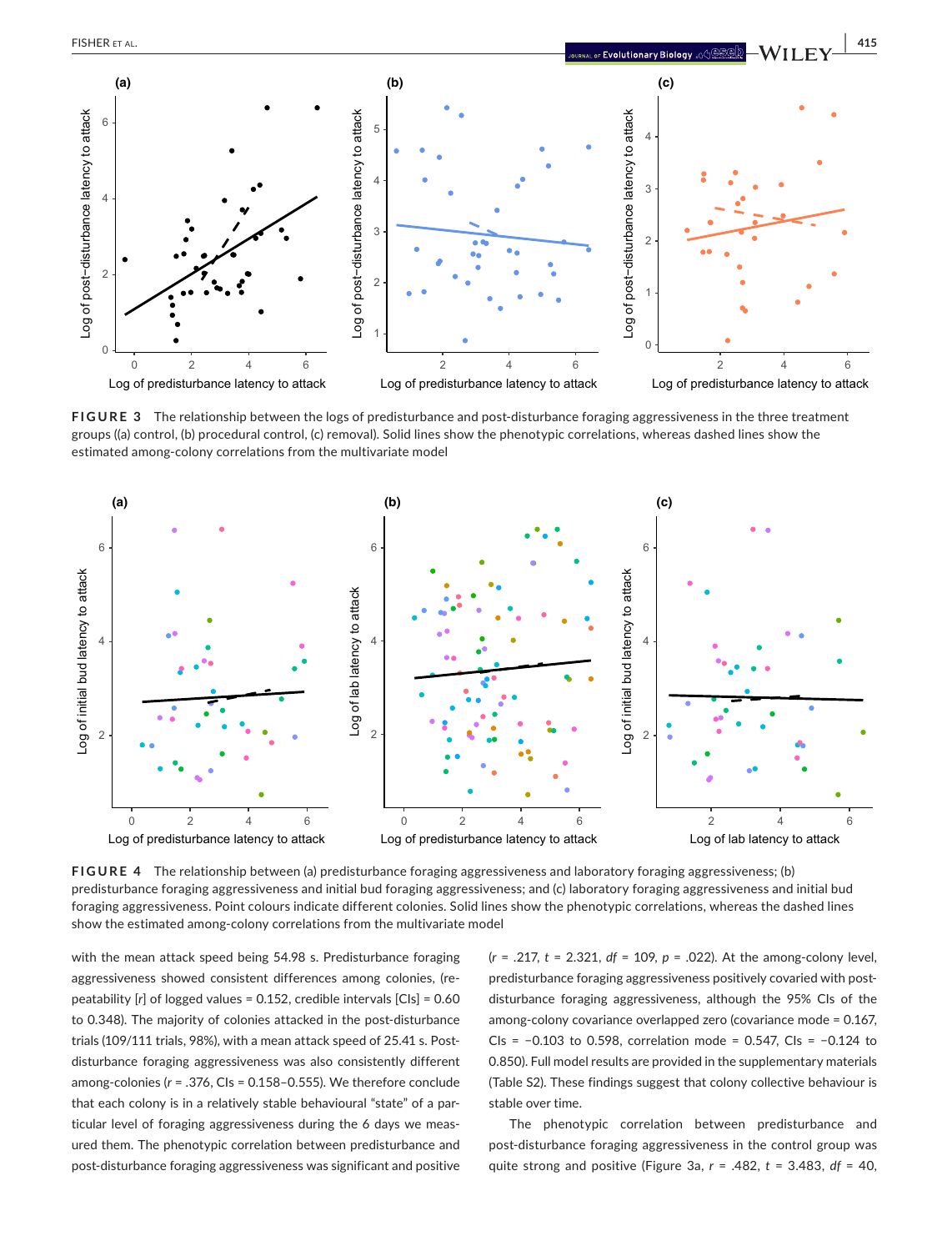**416 |**  FISHER et al.

*p* = .001), absent in the procedural control group (Figure 3b, *r* = −.093, *t* = −0.567, *df* = 37, *p* = .574) and weakly positive but nonsignificant in the removal group (Figure 3c, *r* = .151, *t* = 0.809, *df* = 28, *p* = .425). At the among-colony level, for the control group, there was a positive correlation between predisturbance and post-disturbance foraging aggressiveness (Figure 3a, covariance mode = 0.245, CIs = −0.240 to 1.080, correlation mode = 0.701, CIs = −0.177 to 0.953), no correlation at all in the procedural control group (Figure 3b, covariance mode = −0.001, CIs = −0.621 to 0.464, correlation mode = 0.051, CIs = −0.773 to 0.726) and a weak positive correlation in the removal group (Figure 3c, covariance mode = 0.094, CIs = −0.547 to 1.086, correlation mode = 0.637, CIs = −0.595 to 0.925). Note that the CIs of all of these correlations overlap zero and hence each other. See Tables S3–S5 in the supplementary materials for full model results. Among-colony correlations therefore largely matched the phenotypic correlations (Figure 3a–c). These results collectively convey that perturbing colonies by removing individuals disrupted colony collective behaviour, especially if the individuals were subsequently returned.

## **3.2** | **Transmission of collective behaviour**

In the laboratory assays, colonies almost always attacked the stimulus (41/42 trials, 98%) with a mean attacked speed of 73.08 s. Colonies showed consistent differences in foraging aggressiveness in the laboratory (*r* = .282, CIs = 0.080 to 0.472). Of the bud colonies that could be tested, the vast majority attacked the stimulus (41/42 trials, 98%), with a mean attack speed of 41.07 s. Bud colonies showed a small amount of consistent differences in the initial three measures of foraging aggressiveness (*r* = .082, CIs = 0.024 to 0.332). There was no phenotypic correlation between predisturbance foraging aggressiveness and initial bud foraging aggressiveness (Figure 4a, *r* = .043, *t* = 0.272, *df* = 40, *p* = .787) or laboratory foraging aggressiveness (Figure 4b, *r* = .065, *t* = 0.610, *df* = 88, *p* = .543). Laboratory and initial bud behaviour were also not correlated (Figure 4c, *r* = −.019, *t* = −0.120, *df* = 40, *p* = .905). Correlations were also absent at the among-colony level (predisturbance and initial bud foraging aggressiveness: Figure 4a, covariance mode = 0.042, CIs = −0.314 to 0.502, correlation mode = 0.143, CIs = −0.553 to 0.814; predisturbance and laboratory foraging aggressiveness: Figure 4b, covariance mode = 0.004, CIs = −0.342 to 0.431, correlation mode = 0.133, CIs = −0.504 to 0.651; laboratory and initial bud foraging aggressiveness: Figure4c, covariance mode = 0.008, CIs = −0.462 to 0.560, correlation mode = 0.386, CIs = −0.631 to 0.779). Full model results are given in the supplementary materials (Table S6).

Settled bud colonies were also likely to attack the stimulus (41/42 trials, 98%), with a mean attack speed on 31.87 s. Settled bud colonies showed consistent differences among-colonies in foraging aggressiveness (*r* = .161, CIs = 0.044 to 0.464). There was a phenotypic correlation between settled bud behaviour and predisturbance foraging aggressiveness (Figure 5a, *r* = .464, *t* = 3.317, *df* = 40, *p* = .002), but not between settled bud behaviour and laboratory foraging aggressiveness

(Figure 5b, *r* = −.117, *t* = −0.743, *df* = 40, *p* = .462). At the among-colony level, settled bud foraging aggressiveness was positively correlated with predisturbance foraging aggressiveness, although the 95% CIs overlapped zero (Figure 5a, covariance mode = 0.136, CIs = −0.214 to 0.696, correlation mode = 0.576, CIs = −0.269 to 0.896). Laboratory foraging aggressiveness was not correlated with settled bud foraging aggressiveness (Figure 5b, covariance mode = 0.005, CIs = −0.534 to 0.549, correlation mode = 0.133, CIs = −0.675 to 0.736). Full model results are given in the supplementary materials (Table S7). Therefore, as for the robustness to disturbance, phenotypic correlations matched the among-colony correlations. These results suggest that parent and offspring colony collective behaviours can resemble each other, but only once the offspring colony had settled into an environment close to that of the parental colony's, and it remains uncertain whether this relationship exists at the among-colony level.

The volume of the colony's basket, number of adults and trial number did not influence foraging aggressiveness in any of the models. There was some variation among days in foraging aggression, see Tables S2–S8 for estimates.

## **4** | **DISCUSSION**

Organisms in groups often possess collective behaviours, which can be subject to selection. How robust these collective behaviours are to disturbance, and whether they are transmitted from parent groups to offspring groups, is, however, not well known. Here, we show that the foraging aggressiveness of *A. eximius* colonies is consistent over a period of several weeks. Presumably, it is consistent for even longer than this, given that at high elevations foraging aggressiveness can influence colony survival over many months (Lichtenstein et al., 2019). Yet, colony behaviour is not robust to perturbation, especially if individuals are removed from the colony and then returned. We further found that bud colonies



**FIGURE 5** The relationship between (a) predisturbance foraging aggressiveness and settled bud foraging aggressiveness and (b) laboratory foraging aggressiveness and settled bud foraging aggressiveness. Point colours indicate different colonies. Solid lines show the phenotypic correlations, whereas the dashed lines show the estimated among-colony correlations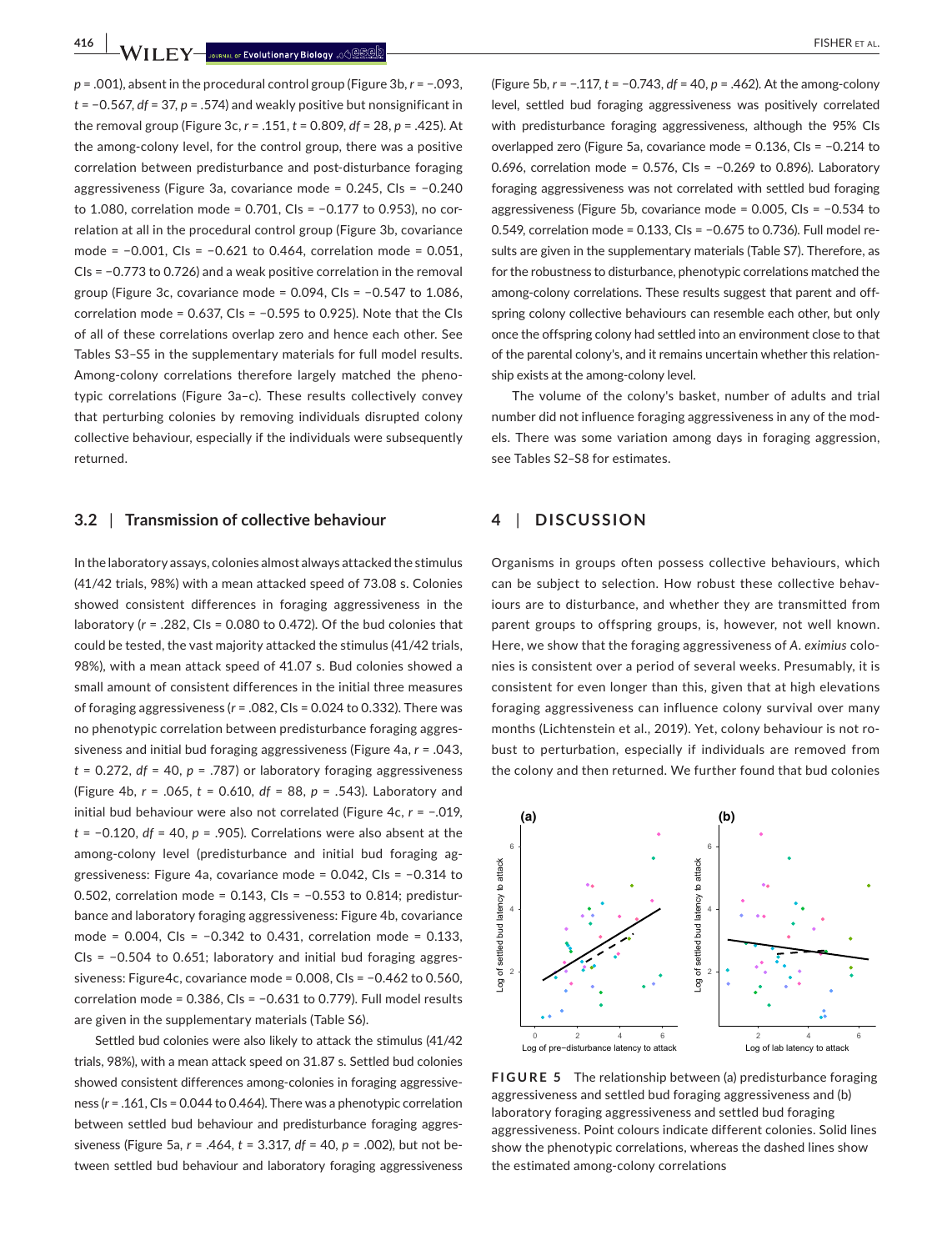had collective behaviour that resembled that of their parent colony, but this was only apparent once the bud colony had spent over a week settling after the translocation and was not apparent when comparing laboratory measures of the bud colony with the parent colony.

First, we note here that, although all the patterns we detected in the study were qualitatively the same at the among-colony level as at the phenotypic level, the 95% credible intervals of all among-colony correlations overlapped zero. From inspection of the correlation coefficients (see also Figures 3, 4 and 5), we can see the among-colony correlations are often stronger than the phenotypic correlations. Therefore, the overlap with zero is likely due to high uncertainty, probably due to our study using fewer than 50 colonies, and fewer than 20 colonies in each treatment group, rather than a small effect size. We therefore consider the results likely to represent meaningful biological trends rather than statistical error, but uncertainty is clearly high, and therefore, caution should be taken when interpreting the among-colony correlations.

# **4.1** | **Collective behaviour is vulnerable to disturbance**

There were consistent differences among colonies in both predisturbance and post-disturbance behaviour, but no covariance between predisturbance and post-disturbance behaviours in the procedural control and removal treatment groups. This suggests that foraging aggressiveness represents a semi-stable state that a colony is in, but that the colony is shifted to a different state by perturbations, as colonies did not retain the same level of foraging aggressiveness when individuals were removed or when the colony was disturbed by the removal and then return of individuals. Discussing populations or ecosystems as "systems" that can exist in different states has a long history in ecology (May, 1974; Solé & Goodwin, 2000). Referring to social groups in this way is less common, but interest in the utility of this viewpoint is growing (Doering et al., 2018; Flack et al., 2006, 2005; Pruitt et al., 2018). Social systems have previously been shown to be vulnerable to shifts from calm to antagonistic states due to the removal of key individuals (in pigtailed macaques, *Macaca nemestrina*; Flack et al., 2005; Flack et al., 2006) or due to gradual heating (in a subsocial spider, *A. studiosus*; Doering et al., 2018). Meanwhile, simulation studies based on killer whale (*Orcinus orca*) and Columbian ground squirrel (*Spermophilus columbianus*) social groups show that groups are quickly fragmented by the removal of key individuals (Manno, 2008; Williams & Lusseau, 2006). Here, we have found that the removal of individuals combined with a physical disturbance to the colony causes the colony to shift from one state of foraging aggression to another, although we did not observe a general increase in aggression due to the perturbations. In fact, mean foraging aggressiveness was equal in the control and removal treatment groups, and lower (longer latencies) in the procedural control group. We concluded this based on comparing the intercepts for

post-disturbance foraging aggressiveness between the models for each treatment (although note that the 95% credible intervals overlapped in all cases, see Tables S3–S5). Instead, we have observed that a colony adopts a different, yet still repeatable, behaviour to what it displayed before the disturbance.

As spider colonies did not return to their original foraging aggressiveness after the disturbance, consistent differences in behaviour among-colonies probably do not rely on some underlying stable trait of the colony (as is suggested for "pace of life syndrome" hypotheses for consistent among-individual differences in behaviour; Réale et al., 2010). Instead, consistent differences among colonies may depend on social interactions that generate positive feedback loops that cause colonies to diverge in behaviour (e.g. Luttbeg & Sih, 2010). Such multiplicative interactions can give systems that are highly sensitive to initial conditions and hence give variable trajectories and final states (Boyce, 1992; Cole, 1994; Hastings, Hom, Ellner, Turchin, & Godfray, 1993). Therefore, following the perturbation, *A. eximius* colonies may engage in interactions that, despite being deterministic and so giving rise to consistent behaviour, nevertheless follow divergent trajectories and so do not give the same behavioural trait as the colony previously possessed (Fisher et al., 2018). Interactions between individual *A. eximius* within the colony that catalyse increased aggression could give this dynamic, whereas interactions between the whole colony and its environment might also generate sufficient feedback. Currently, our understanding of the development of *A. eximius* colony collective behaviour is insufficient to allow us to infer the relative contributions of these two possibilities. However, social network analysis on the distantly related social spider *Stegodypus dumicola* hint that positive feedback within colonies can cause the accentuation of individual differences within groups (Hunt et al., 2018), raising the possibility something similar could happen in *A. eximius*.

Removing individuals and then adding them back to the colony (as occurred in the procedural control group) completely removed any relationship between predisturbance and post-disturbance foraging aggressiveness. This suggests that removing individuals for a time and then returning them destabilizes collective behaviour much more than simply removing them. The returning spiders may not have been recognized by their old colony-mates, and a period of antagonism may have disrupted colony behaviour. There is mixed evidence that social and subsocial spiders discriminate between kin and nonkin (Beavis, Rowell, & Evans, 2007; Bilde & Lubin, 2001; Evans, 1999; Grinsted, Bilde, & d'Ettorre, 2011; Schneider & Bilde, 2008). However, *A. eximius* is known to accept intruders from different colonies as well as from the same colony (Pasquet, Trabalon, Bagnères, & Leborgne, 1997), suggesting there would have been limited antagonism towards the returning spiders. Instead, Pasquet et al., 1997) observed that the presence of an intruder increases the nearest neighbour distance within a colony. This change could then influence collective foraging aggressiveness. For now, we propose that the especially destabilized foraging behaviour of these colonies stems from their effectively experiencing two social disturbance as opposed to just one: having both lost a subset of group members and regained them, regardless of the familiarity of these group members.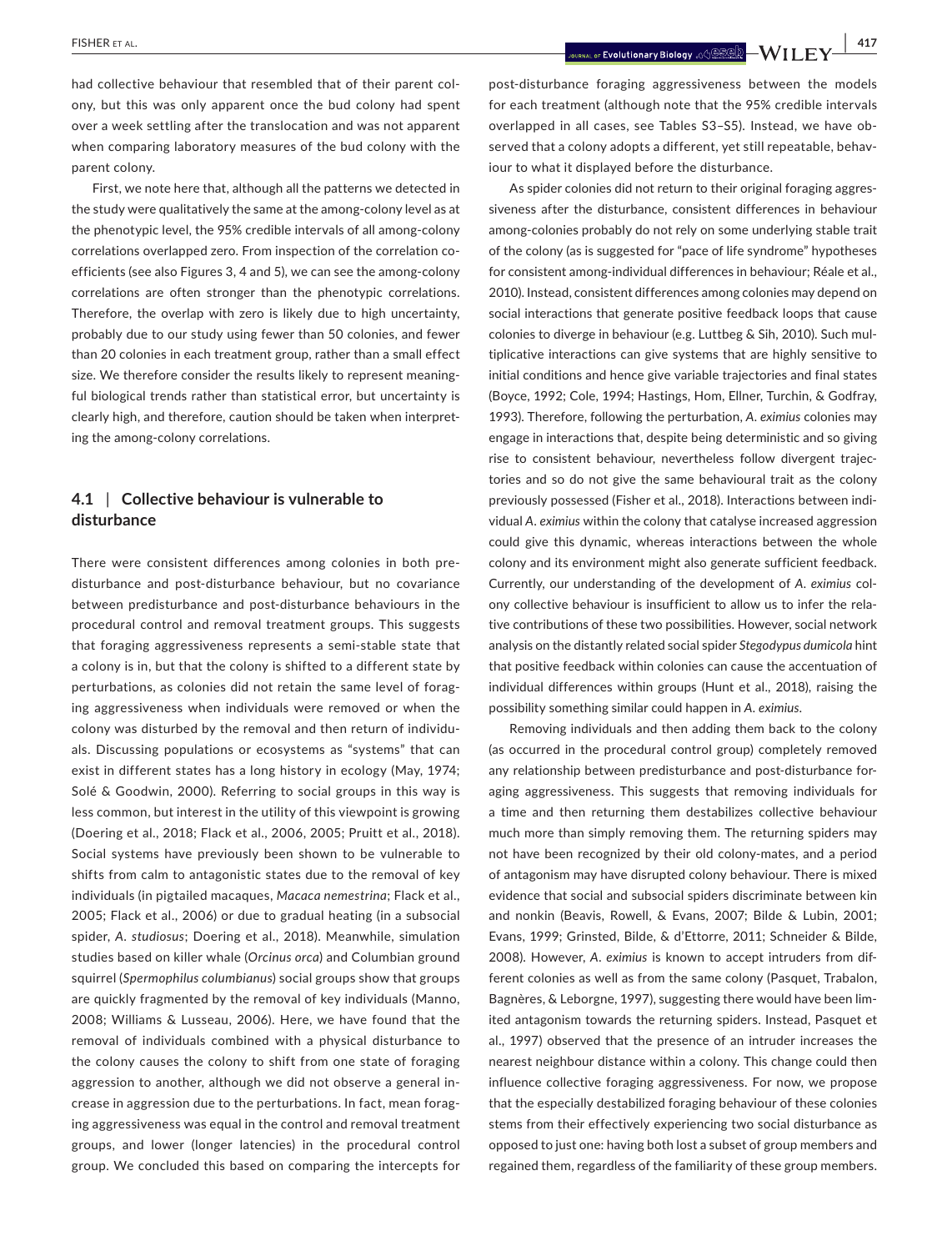**418 • WII FY— Journal of Evolutionary Biology** (AGSSS)

# **4.2** | **Settled offspring colonies resemble their parent colony, but only at the phenotypic level**

Parent colony behaviour (predisturbance) only covaried with bud colony behaviour once the bud colony had settled, and only at the phenotypic level, the among-colony correlation still overlapped zero. The suggestion of a correlation implies that a group phenotype can be transmitted from parent to offspring colonies, like individual behaviours often are, but our uncertainty regarding this conclusion is high. The trend here was only apparent over a week after the bud colony was been returned to the wild, suggesting there is an initial settling period is necessary before the bud colony regains the collective behaviour its parent colony showed. Further, parent colony foraging aggressiveness did not covary with laboratory foraging aggressiveness. Behaviour in the laboratory could represent a different trait to behaviour in the wild, perhaps owing to colonies' residing in completely different environments. Therefore, it could be that bud colonies being permitted to reassume a shared environment that drove the phenotypic correlation between parent colonies and bud colonies (Kruuk & Hadfield, 2007). Such a phenomenon often occurs at the individual level in nature. For example, the heritability of laying date between mother and daughter great tits (*Parus major*) that nested near each other dropped from 0.40 to 0.15 when spatial autocorrelation was corrected for (Van Der Jeugd & McCleery, 2002). If a similar spatial autocorrelation drove the similar of parent and offspring colonies in our study, then foraging aggressiveness might not actually be transmitted between parent and offspring groups.

To evaluate the possible influence of a shared environment, we can identify and control for an environmental variable that could drive such a parent–offspring resemblance (Kruuk & Hadfield, 2007). Foraging aggressiveness in *A. eximius* decreases at higher elevations (Lichtenstein et al., 2019), and our study included colonies from 398 to 1,146 m above sea level (Figure 1). We tested whether it was elevation that drove the parent–offspring correlation by re-fitting the model for predisturbance, laboratory and settled bud foraging aggressiveness with the elevation of the colony (mean centred and scaled to a variance of one) as a fixed effect. In this model, predisturbance foraging aggression was lower (latencies tended to be longer) at higher elevations, although the credible intervals for the effect overlapped zero (fixed effect mode = 0.392, CIs = −0.059 to 0.836), but settled bud foraging aggressiveness did not change with elevation (fixed effect mode = 0.034, CIs = −1.001 to 1.261). Behaviour in the laboratory was also not influenced by the original elevation of the parent colony (fixed effect mode = −0.024, CIs = −0.614 to 0.459). In this model, the relationship between predisturbance and settled bud foraging aggressiveness was roughly the same as in the model without elevation (covariance mode = 0.119, CIs = −0.212 to 0.715, correlation mode = 0.583, CIs = −0.283 to 0.892). This therefore suggests that sharing the same elevation was not driving the similarity between parent and offspring colonies. However, it is possible that other environmental variables underpin the resemblance.

The outcome of selection on collective behaviour is quite different if collective behaviour is determined by an environmental variable (other than elevation) versus directly transmitted quality of the parent

colony. Relatedness within *A. eximius* colonies is typically very high (average *r* = .92 across four populations in Suriname, although *r* was estimated as .18 based on two nearby colonies at a site in Panama; Smith & Hagen, 1996), and so, selection at the colony level could be expected to give adaptation at the colony-level (Gardner & Grafen, 2009; Queller & Strassmann, 2009). Selection on group traits is used in animal and plant breeding to maximize the evolution of productivity traits. For example, selection on average body mass in groups of related Japanese quail (*Coturnix japonica*) lead to the evolution of heavier birds (Muir, Bijma, & Schinckel, 2013). Evidence that group adaptation occurs in the wild is however difficult to detect.

If collective behaviour is determined by the environment, then selection will most likely favour colonies that best match their behaviour to the environment. In this case, changes to a population's mean behaviour across generations are more likely to reflect changes in habitat availabilities or selection acting on some aspect of colonies' habitat preferences or dispersal abilities. In contrast, if foraging aggressiveness is genuinely directly passed from parent colony to offspring colony, and given at high elevations we can observe selection against high foraging aggression (Lichtenstein et al., 2019), then we might expect mean aggression at high elevations to decrease across generations by selection acting directly on colony behaviour. However, the parent–offspring colony resemblance was only different from zero at the phenotypic level, not the among-colony level, and so even if not due to a shared environment may not influence evolutionary change. More estimates of trait heritability in different taxa at the level of colonies and groups are required before we can assess how this level of biological organization can contribute to evolutionary change.

# **5** | **CONCLUSIONS**

In summary, we found that the foraging aggressiveness of *A. eximius* colonies is relatively stable over time but can be disrupted by perturbations. Returning individuals to their source colony disrupts a colony's collective foraging even more than simply removing individuals from a colony. Offspring colonies have collective behaviour that may resemble that of their parent colony, and this does not appear to be driven by a shared elevation. Instead, other forces like shared microhabitat preferences or the direct transmission of colony interaction rules, genetically determined behaviours, or plastic states (e.g., hunger levels, aggression levels) may drive resemblance of parent and offspring colonies. Appreciating that groups possess behavioural states, and that these states are influenced by external perturbations yet still may be passed from parent group to offspring group, should help us understand the role of group phenotypes in ecological and evolutionary processes.

#### **ACKNOWLEDGMENTS**

We thank J. B. Barnett, H. M. Anderson and B. L. McEwen for being excellent colleagues in the field. We also thank T. D. Swanson and the staff of the Andes and Amazon Field School at Iyarina for making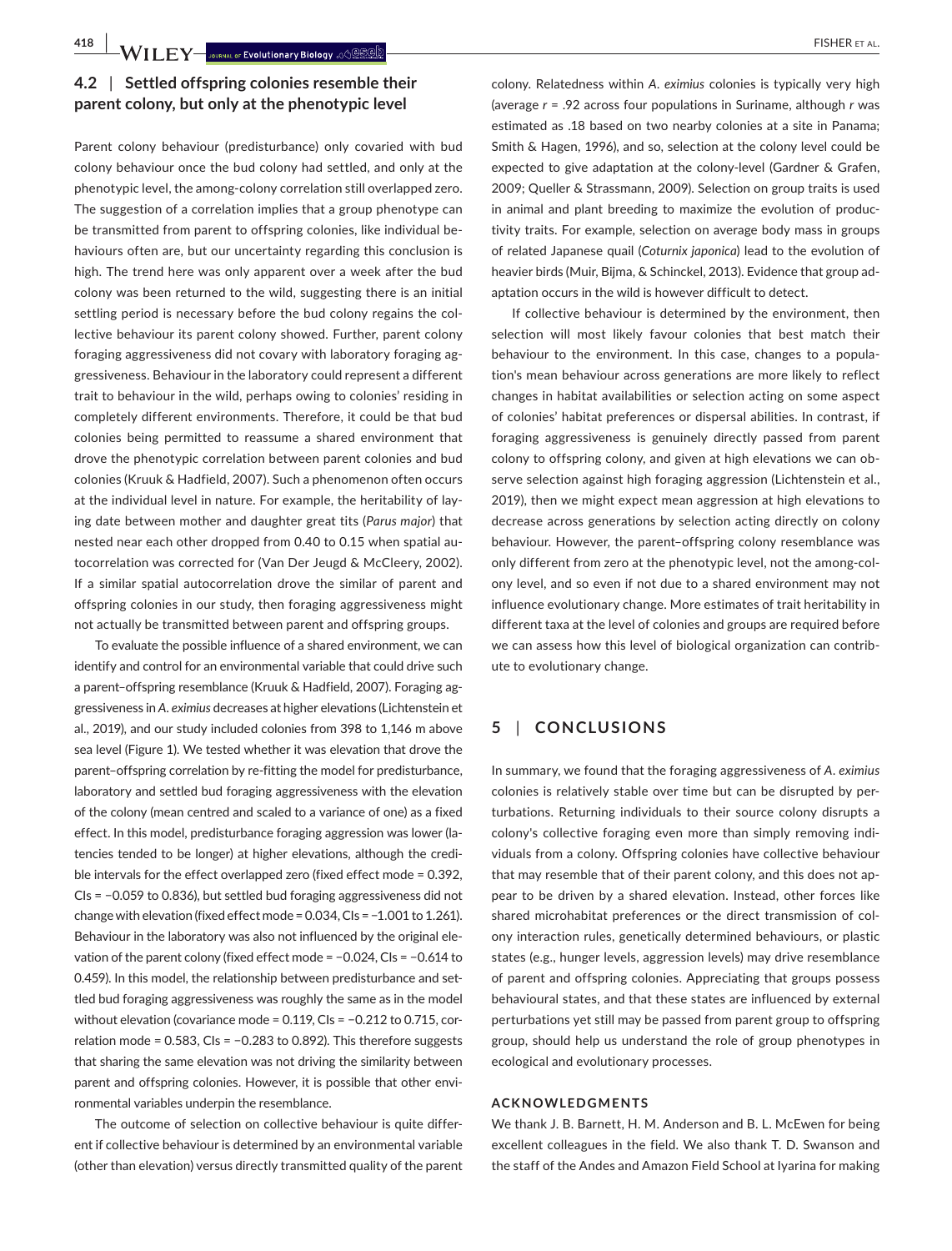our stay as comfortable and enjoyable as possible. We are grateful to two anonymous reviewers for comments that improved the manuscript. Funding was provided by a Canada 150 Research Chair award to JNP.

#### **CONFLICT OF INTEREST**

We have no conflicts of interest.

#### **AUTHOR CONTRIBUTIONS**

DNF, JLLL and JNP designed the study. JY acquired the permits. DNF, JLLL and RCP collected the data. DNF analysed the data and drafted the manuscript. All authors contributed to revisions of the manuscript and approved the final version.

## **DATA AVAILABILITY STATEMENT**

All data and R code used for the analysis are available at: [https://doi.](https://doi.org/10.5061/dryad.fn2z34tq4) [org/10.5061/dryad.fn2z34tq4](https://doi.org/10.5061/dryad.fn2z34tq4)

#### **ORCID**

*David N. Fisher* <https://orcid.org/0000-0002-4444-4450> *James L. L. Lichte[nstein](https://orcid.org/0000-0003-2370-5866)* <https://orcid.org/0000-0002-8252-1517> *Raul Costa-P[ereira](https://orcid.org/0000-0001-8692-6311)* <https://orcid.org/0000-0003-2370-5866> *Justin Yeager* <https://orcid.org/0000-0001-8692-6311> Jonathan N. Pruitt<sup>1</sup> <https://orcid.org/0000-0003-0326-6755>

#### **REFERENCES**

- Almberg, E. S., Cross, P. C., Dobson, A. P., Smith, D. W., Metz, M. C., Stahler, D. R., & Hudson, P. J. (2015). Social living mitigates the costs of a chronic illness in a cooperative carnivore. *Ecology Letters*, *18*, 660–667. <https://doi.org/10.1111/ele.12444>
- Aviles, L. (1986). Sex-ratio bias and possible group selection in the social spider *Anelosimus eximius*. *American Naturalist*, *128*, 1–12. [https://doi.](https://doi.org/10.1086/284535) [org/10.1086/284535](https://doi.org/10.1086/284535)
- Avilés, L. (1997). Causes and consequences of cooperation and permanent-sociality in spiders. In J. C. Choe, & B. J. Crespi (Eds.), *The evolution of social behavior in insects and arachnids* (pp. 476–498). Cambridge, UK: Cambridge University Press.
- Avilés, L., & Guevara, J. (2017). Sociality in spiders. In D. R. Rubenstein, & P. Abbot (Eds.), *Comparative social evolution* (pp. 188–223). Cambridge, UK: Cambridge University Press.
- Avilés, L., & Harwood, G. (2012). A Quantitative Index of sociality and its application to group-living spiders and other social organisms. *Ethology*, *118*, 1219–1229.
- Avilés, L., & Tufiño, P. (1998). Colony size and individual fitness in the social spider *Anelosimus eximius*. *The American Naturalist*, *152*, 403–418.
- Beavis, A. S., Rowell, D. M., & Evans, T. (2007). Cannibalism and kin recognition in Delena cancerides (Araneae: Sparassidae), a social huntsman spider. *Journal of Zoology*, *271*, 233–237. [https://doi.](https://doi.org/10.1111/j.1469-7998.2006.00223.x) [org/10.1111/j.1469-7998.2006.00223.x](https://doi.org/10.1111/j.1469-7998.2006.00223.x)
- Bell, A. M., Hankison, S. J., & Laskowski, K. L. (2009). The repeatability of behaviour: A meta-analysis. *Animal Behaviour*, *77*, 771–783. [https://](https://doi.org/10.1016/j.anbehav.2008.12.022) [doi.org/10.1016/j.anbehav.2008.12.022](https://doi.org/10.1016/j.anbehav.2008.12.022)
- Bienefeld, K., & Pirchner, F. (1990). Heritabilities for several colony traits in the honeybee (*Apis mellifera carnica*). *Apidologie*, *21*, 175–183. <https://doi.org/10.1051/apido:19900302>
- Bilde, T., Coates, K. S., Birkhofer, K., Bird, T., Maklakov, A. A., Lubin, Y., & Avilés, L. (2007). Survival benefits select for group living in a social spider despite reproductive costs. *Journal of Evolutionary Biology*, *20*, 2412–2426.<https://doi.org/10.1111/j.1420-9101.2007.01407.x>
- Bilde, T., & Lubin, Y. (2001). Kin recognition and cannibalism in a subsocial spider. *Journal of Evolutionary Biology*, *14*, 959–966. [https://doi.](https://doi.org/10.1046/j.1420-9101.2001.00346.x) [org/10.1046/j.1420-9101.2001.00346.x](https://doi.org/10.1046/j.1420-9101.2001.00346.x)
- Bonabeau, E., Theraulaz, G., Deneubourg, J.-L., Aron, S., & Camazine, S. (1997). Self-organization in social insects. *Trends in Ecology & Evolution*, *12*, 188–193. [https://doi.org/10.1016/S0169-5347\(97\)01048-3](https://doi.org/10.1016/S0169-5347(97)01048-3)
- Boon, A. K., Réale, D., & Boutin, S. (2008). Personality, habitat use, and their consequences for survival in North American red squirrels *Tamiasciurus hudsonicus*. *Oikos*, *117*, 1321–1328.
- Boyce, M. S. (1992). Population viability analysis. *Annual Review of Ecology and Systematics*, *23*, 481–506. [https://doi.org/10.1146/annur](https://doi.org/10.1146/annurev.es.23.110192.002405) [ev.es.23.110192.002405](https://doi.org/10.1146/annurev.es.23.110192.002405)
- Brommer, J. E. (2013). On between-individual and residual (co)variances in the study of animal personality: Are you willing to take the "individual gambit"? *Behavioral Ecology and Sociobiology*, *67*, 1027–1032. <https://doi.org/10.1007/s00265-013-1527-4>
- Brommer, J. E. (2017). *Multivariate Mixed Models in R-MCMCglmm examples*. Retrieved from [https://github.com/JonBrommer/Multivariate-Mixed-](https://github.com/JonBrommer/Multivariate-Mixed-Models-in-R/wiki/MCMCglmm-examples)[Models-in-R/wiki/MCMCglmm-examples.](https://github.com/JonBrommer/Multivariate-Mixed-Models-in-R/wiki/MCMCglmm-examples) Accessed August 13, 2019.
- Cole, B. J. (1994). Chaos and behaviour: The perspective of nonlinear dynamics. In L. A. Real (Ed.), *Behavioral mechanisms in evolutionary ecology* (pp. 423–444). Chicago, IL: University of Chicago Press.
- Couzin, I. D. (2009). Collective cognition in animal groups. *Trends in Cognitive Sciences*, *13*, 36–43. [https://doi.org/10.1016/j.tics.2008.](https://doi.org/10.1016/j.tics.2008.10.002) [10.002](https://doi.org/10.1016/j.tics.2008.10.002)
- Dingemanse, N. J., & Dochtermann, N. (2013). Quantifying individual variation in behaviour: Mixed-effect modelling approaches. *Journal of Animal Ecology*, *82*, 39–54.<https://doi.org/10.1111/1365-2656.12013>
- Dirienzo, N., & Montiglio, P.-O. (2016). Linking consistent individual differences in web structure and behavior in black widow spiders. *Behavioral Ecology*, *27*, 1424–1431. [https://doi.org/10.1093/beheco/](https://doi.org/10.1093/beheco/arw048) [arw048.](https://doi.org/10.1093/beheco/arw048)
- Dobson, F. S., Viblanc, V. A., Arnaud, C. M., & Murie, J. O. (2012) Kin selection in Columbian ground squirrels: Direct and indirect fitness benefits. *Molecular Ecology*, *21*(3), 524–531. [https://doi.](https://doi.org/10.1111/j.1365-294X.2011.05218.x) [org/10.1111/j.1365-294X.2011.05218.x](https://doi.org/10.1111/j.1365-294X.2011.05218.x)
- Doering, G. N., Scharf, I., Moeller, H. V., & Pruitt, J. N. (2018). Social tipping points in animal societies in response to heat stress. *Nature Ecology & Evolution*, *2*, 1298–1305. [https://doi.org/10.1038/s41559-018-0592-5.](https://doi.org/10.1038/s41559-018-0592-5)
- Ebert, D. (1998). Behavioral asymmetry in relation to body weight and hunger in the tropical social spider *Anelosimus eximius* (Araneae, Theridiidae). *Journal of Arachnology*, *26*, 70–80.
- Evans, T. A. (1999). Kin recognition in a social spider. *Proceedings of the Royal Society of London. Series B: Biological Sciences*, *266*, 287–292. <https://doi.org/10.1098/rspb.1999.0635>
- Farine, D. R., Strandburg-Peshkin, A., Couzin, I. D., Berger-Wolf, T. Y., & Crofoot, M. C. (2017). Individual variation in local interaction rules can explain emergent patterns of spatial organization in wild baboons. *Proceedings of the Royal Society B: Biological Sciences*, *284*, 20162243. <https://doi.org/10.1098/rspb.2016.2243>
- Fernandez-Fournier, P., Guevara, J., Hoffman, C., & Avilés, L. (2018). Trait overdispersion and the role of sociality in the assembly of social spider communities across the Americas. *Proceedings of the National Academy of Sciences*, *115*(23), 6010–6015. [https://doi.org/10.1073/](https://doi.org/10.1073/pnas.1721464115) [pnas.1721464115](https://doi.org/10.1073/pnas.1721464115)
- Fisher, D. N., Brachmann, M., & Burant, J. B. (2018). Complex dynamics and the development of behavioural individuality. *Animal Behavior*, *138*, e1–e6. <https://doi.org/10.1016/j.anbehav.2018.02.015>
- Fisher, D. N., James, A., Rodriguez-Munoz, R., & Tregenza, T. (2015). Behaviour in captivity predicts some aspects of natural behaviour, but not others, in a wild cricket population. *Proceedings. Biological Sciences*, *282*, 20150708.
- Fisher, D. N., & Pruitt, J. N. (2019). Insights from the study of complex systems for the ecology and evolution of animal populations. *Current Zoology*, zoz016. <https://doi.org/10.1093/cz/zoz016>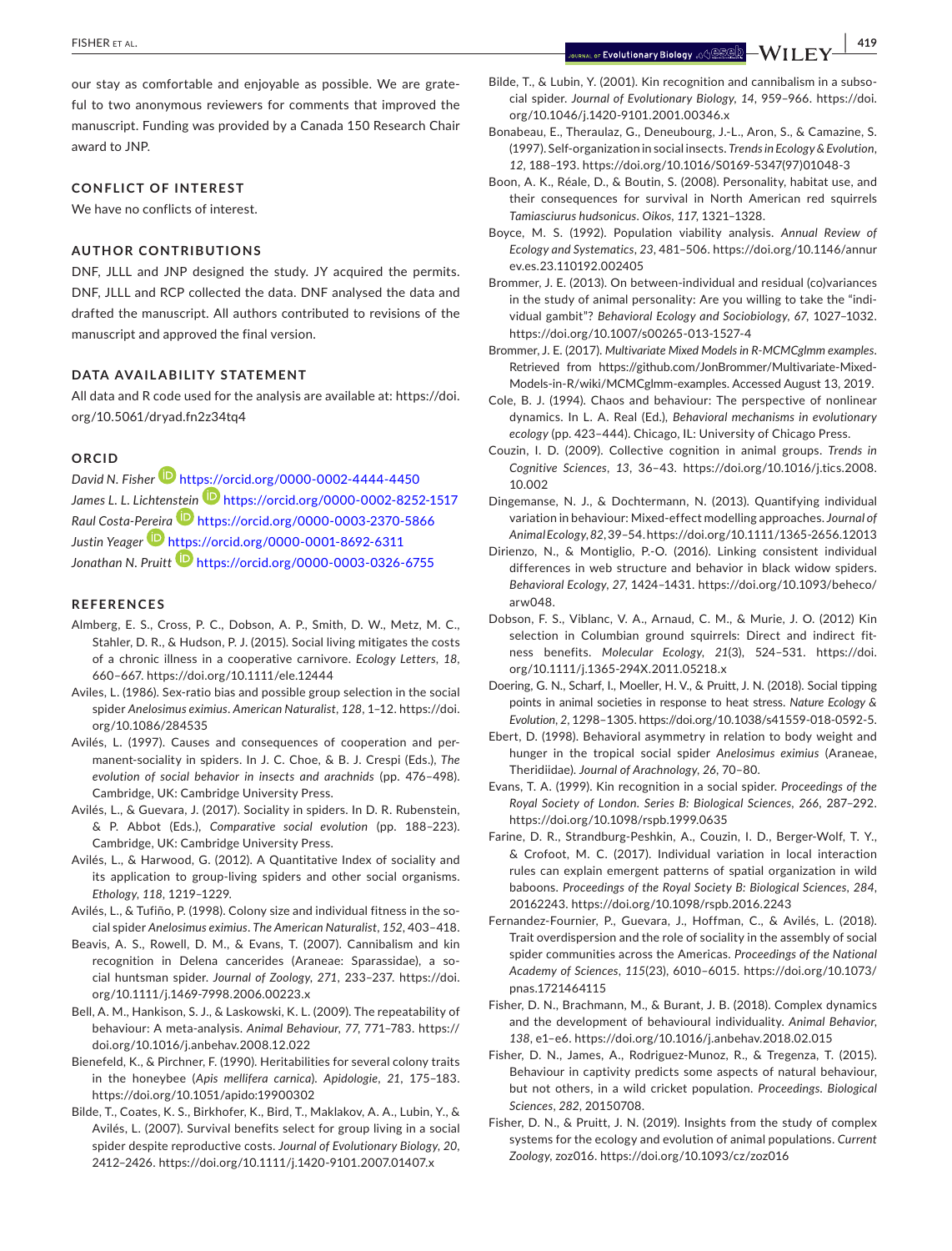**420 |**  FISHER et al.

- Fisher, K., West, M., Lomeli, A. M., Woodard, S. H., & Purcell, J. (2019). Are societies resilient? Challenges faced by social insects in a changing world. *Insectes Sociaux*, *66*, 5–13. [https://doi.org/10.1007/](https://doi.org/10.1007/s00040-018-0663-2) [s00040-018-0663-2](https://doi.org/10.1007/s00040-018-0663-2)
- Flack, J. C., Girvan, M., de Waal, F. B. M., & Krakauer, D. C. (2006). Policing stabilizes construction of social niches in primates. *Nature*, *439*, 426–429.<https://doi.org/10.1038/nature04326>
- Flack, J. C., Krakauer, D. C., & de Waal, F. B. M. (2005). Robustness mechanisms in primate societies: A perturbation study. *Proceedings of the Royal Society B-Biological Sciences*, *272*, 1091–1099. [https://doi.](https://doi.org/10.1098/rspb.2004.3019) [org/10.1098/rspb.2004.3019](https://doi.org/10.1098/rspb.2004.3019)
- Formica, V., Wood, C., Cook, P., & Brodie, E. (2016). Consistency of animal social networks after disturbance. *Behavioral Ecology*, *28*, 85–93. <https://doi.org/10.1093/beheco/arw128>
- Frank, S. A. (2007). All of life is social. *Current Biology*, *17*, R648–R650. <https://doi.org/10.1016/j.cub.2007.06.005>
- Gardner, A., & Grafen, A. (2009). Capturing the superorganism: A formal theory of group adaptation. *Journal of Evolutionary Biology*, *22*, 659–671.<https://doi.org/10.1111/j.1420-9101.2008.01681.x>
- Grinsted, L., Bilde, T., & d'Ettorre, P. (2011). Cuticular hydrocarbons as potential kin recognition cues in a subsocial spider. *Behavioral Ecology*, *22*, 1187–1194. <https://doi.org/10.1093/beheco/arr105>
- Grinsted, L., Pruitt, J. N., Settepani, V., & Bilde, T. (2013). Individual personalities shape task differentiation in a social spider. *Proceedings of the Royal Society B: Biological Sciences*, *280*, 20131407. [https://doi.](https://doi.org/10.1098/rspb.2013.1407) [org/10.1098/rspb.2013.1407](https://doi.org/10.1098/rspb.2013.1407)
- Groenewoud, F., Frommen, J. G., Josi, D., Tanaka, H., Jungwirth, A., & Taborsky, M. (2016). Predation risk drives social complexity in cooperative breeders. *Proceedings of the National Academy of Sciences*, *113*, 4104–4109. <https://doi.org/10.1073/pnas.1524178113>
- Guevara, J., & Avilés, L. (2015). Ecological predictors of spider sociality in the Americas. *Global Ecology and Biogeography*, *24*, 1181–1191. [https](https://doi.org/10.1111/geb.12342) [://doi.org/10.1111/geb.12342](https://doi.org/10.1111/geb.12342)
- Hadfield, J. D. (2010). MCMC methods for multi-response generalized linear mixed models: The MCMCglmm R package. *Journal of Statistical Software*, *33*, 1–22.
- Hastings, A., Hom, C. L., Ellner, S., Turchin, P., & Godfray, H. C. J. (1993). Chaos in ecology: Is mother nature a strange attractor? *Annual Review of Ecology and Systematics*, *24*, 1–33. [https://doi.org/10.1146/](https://doi.org/10.1146/annurev.es.24.110193.000245) [annurev.es.24.110193.000245](https://doi.org/10.1146/annurev.es.24.110193.000245)
- Herborn, K. A., Macleod, R., Miles, W. T. S., Schofield, A. N. B., Alexander, L., & Arnold, K. E. (2010). Personality in captivity reflects personality in the wild. *Animal Behaviour*, *79*, 835–843. [https://doi.org/10.1016/j.](https://doi.org/10.1016/j.anbehav.2009.12.026) [anbehav.2009.12.026](https://doi.org/10.1016/j.anbehav.2009.12.026)
- Honegger, K., & de Bivort, B. (2018). Stochasticity, individuality and behavior. *Current Biology*, *28*, R8–R12. [https://doi.org/10.1016/j.](https://doi.org/10.1016/j.cub.2017.11.058) [cub.2017.11.058](https://doi.org/10.1016/j.cub.2017.11.058)
- Houle, D. (1992). Comparing evolvability and variability of quantitative traits. *Genetics*, *130*, 195–204.
- Hunt, E. R., Mi, B., Fernandez, C., Wong, B. M., Pruitt, J. N., & Pinter-Wollman, N. (2018). Social interactions shape individual and collective personality in social spiders. *Proceedings of the Royal Society B: Biological Sciences*, *285*, 20181366–[https://doi.org/10.1098/](https://doi.org/10.1098/rspb.2018.1366) [rspb.2018.1366](https://doi.org/10.1098/rspb.2018.1366)
- Keiser, C. N., & Pruitt, J. N. (2014). Personality composition is more important than group size in determining collective foraging behaviour in the wild. *Proceedings of the Royal Society B: Biological Sciences*, *281*, 20141424.<https://doi.org/10.1098/rspb.2014.1424>
- Kruuk, L. E. B. (2004). Estimating genetic parameters in natural populations using the "animal model". *Philosophical Transactions of the Royal Society of London. Series B: Biological Sciences*, *359*, 873–890. [https://](https://doi.org/10.1098/rstb.2003.1437) [doi.org/10.1098/rstb.2003.1437](https://doi.org/10.1098/rstb.2003.1437)
- Kruuk, L. E. B., & Hadfield, J. D. (2007). How to separate genetic and environmental causes of similarity between relatives. *Journal of Evolutionary Biology*, *20*, 1890–1903. [https://doi.](https://doi.org/10.1111/j.1420-9101.2007.01377.x) [org/10.1111/j.1420-9101.2007.01377.x](https://doi.org/10.1111/j.1420-9101.2007.01377.x)
- Kubitza, R. J., Suhonen, J., & Vuorisalo, T. (2015). Effects of experimental perturbation of group structure on hierarchy formation and behaviour in House Sparrows. *Ornis Fenn.*, *92*, 157–171.
- Lichtenstein, J. L. L., Fisher, D. N., McEwen, B. L., Nondorf, D. T., Calvache, E., Schmitz, C., … Pruitt, J. N. (2019). Collective aggressiveness limits colony persistence in high- but not low-elevation sites at Amazonian social spiders. *Journal of Evolutionary Biology*, *32*, 1362–1367.
- Luttbeg, B., & Sih, A. (2010). Risk, resources and state-dependent adaptive behavioural syndromes. *Philosophical Transactions of the Royal Society of London. Series B, Biological Sciences*, *365*, 3977–3990.
- Manno, T. G. (2008). Social networking in the Columbian ground squirrel, *Spermophilus columbianus*. *Animal Behavior*, *75*, 1221–1228.
- May, R. M. (1974). Biological populations with nonoverlapping generations: Stable points, stable cycles and Choas. *Science*, *186*, 645–647. <https://doi.org/10.1126/science.186.4164.645>
- May, R. M., & Oster, G. F. (1976). Bifurcations and dynamic complexity in simple ecological models. *American Naturalist*, *110*, 573–599. [https://](https://doi.org/10.1086/283092) [doi.org/10.1086/283092](https://doi.org/10.1086/283092)
- Modlmeier, A. P., Keiser, C. N., Watters, J. V., Sih, A., & Pruitt, J. N. (2014). The keystone individual concept: An ecological and evolutionary overview. *Animal Behavior*, *89*, 53–62. [https://doi.org/10.1016/j.](https://doi.org/10.1016/j.anbehav.2013.12.020) [anbehav.2013.12.020](https://doi.org/10.1016/j.anbehav.2013.12.020)
- Montiglio, P.-O., & DiRienzo, N. (2016). There's no place like home: The contribution of direct and extended phenotypes on the expression of spider aggressiveness. *Behavioral Ecology*, *27*, arw094. [https://doi.](https://doi.org/10.1093/beheco/arw094) [org/10.1093/beheco/arw094](https://doi.org/10.1093/beheco/arw094)
- Muir, W. M., Bijma, P., & Schinckel, A. (2013). Multilevel selection with kin and non-kin groups, experimental results with Japanese quail (*Coturnix japonica*). *Evolution*, *67*, 1598–1606.
- Niemela, P. T., & Dingemanse, N. J. (2018). On the usage of single measurements in behavioural ecology research on individual differences. *Animal Behavior*, *145*, 99–105.
- Parrish, J. K., & Edelstein-Keshet, L. (1999). Complexity, pattern, and evolutionary trade-offs in animal aggregation. *Science*, *284*, 99–101. <https://doi.org/10.1126/science.284.5411.99>
- Pasquet, A., & Krafft, B. (1992). Cooperation and prey capture efficiency in a social spider, *Anelosimus eximius* (Araneae, Theridiidae). *Ethology*, *90*, 121–133. [https://doi.org/10.1111/j.1439-0310.1992.](https://doi.org/10.1111/j.1439-0310.1992.tb00826.x) [tb00826.x](https://doi.org/10.1111/j.1439-0310.1992.tb00826.x)
- Pasquet, A., Trabalon, M., Bagnères, A. G., & Leborgne, R. (1997). Does group closure exist in the social spider *Anelosimus eximius*? Behavioural and chemical approach. *Insectes Sociaux*, *44*, 159–169.
- Pruitt, J. N., & Avilés, L. (2017). Social spiders: Mildly successful social animals with much untapped research potential. *Animal Behaviour*, *143*, 155–165. <https://doi.org/10.1016/j.anbehav.2017.08.015>
- Pruitt, J. N., Berdahl, A., Riehl, C., Pinter-Wollman, N., Moeller, H. V., Pringle, E. G., … Hobson, E. A. (2018). Social tipping points in animal societies. *Proceedings of the Royal Society B: Biological Sciences*, *285*, 20181282.<https://doi.org/10.1098/rspb.2018.1282>
- Pruitt, J. N., & Goodnight, C. J. (2014). Site-specific group selection drives locally adapted group compositions. *Nature*, *514*, 359–362. <https://doi.org/10.1038/nature13811>
- Pruitt, J. N., Goodnight, C. J., & Riechert, S. E. (2017). Intense group selection selects for ideal group compositions, but selection within groups maintains them. *Animal Behaviour*, *124*, 15–24. [https://doi.](https://doi.org/10.1016/j.anbehav.2016.11.028) [org/10.1016/j.anbehav.2016.11.028](https://doi.org/10.1016/j.anbehav.2016.11.028).
- Pruitt, J. N., Iturralde, G., Avilés, L., & Riechert, S. E. (2011). Amazonian social spiders share similar within-colony behavioural variation and behavioural syndromes. *Animal Behaviour*, *82*, 1449–1455. [https://](https://doi.org/10.1016/j.anbehav.2011.09.030) [doi.org/10.1016/j.anbehav.2011.09.030](https://doi.org/10.1016/j.anbehav.2011.09.030)
- Pruitt, J. N., & Keiser, C. N. (2014). The personality types of key catalytic individuals shape colonies' collective behaviour and success. *Animal Behavior*, *93*, 87–95.<https://doi.org/10.1016/j.anbehav.2014.04.017>
- Pruitt, J. N., McEwen, B. L., Cassidy, S. T., Najm, G. M., & Pinter-Wollman, N. (2019). Experimental evidence of frequency-dependent selection